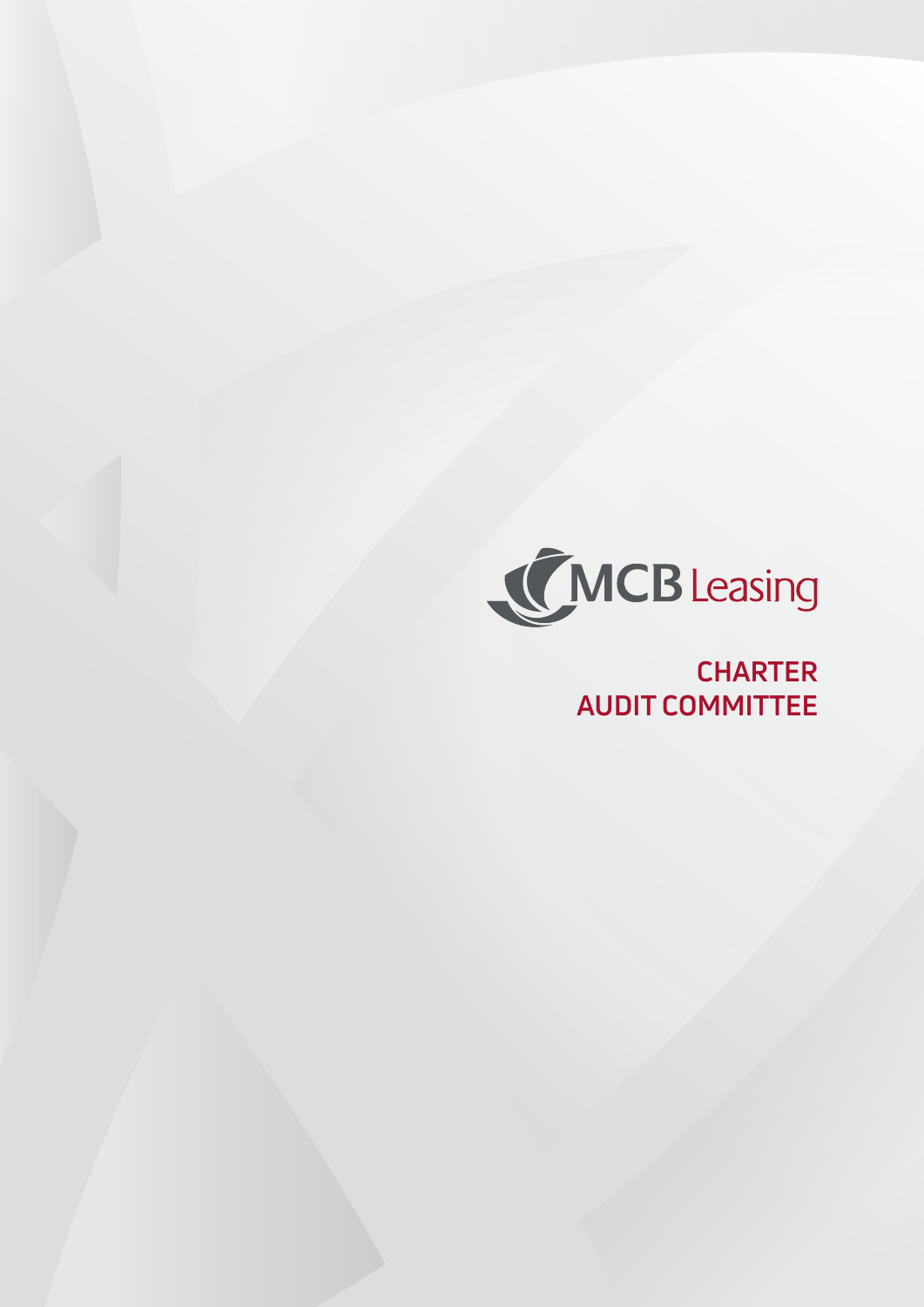

# CONTENTS

| 1. OBJECTIVES                 |          |
|-------------------------------|----------|
| 2. COMPOSITION                |          |
| 3. MEETINGS                   |          |
| 4. ROLES AND RESPONSIBILITIES |          |
| 5. OTHER PROVISIONS           | $\vdash$ |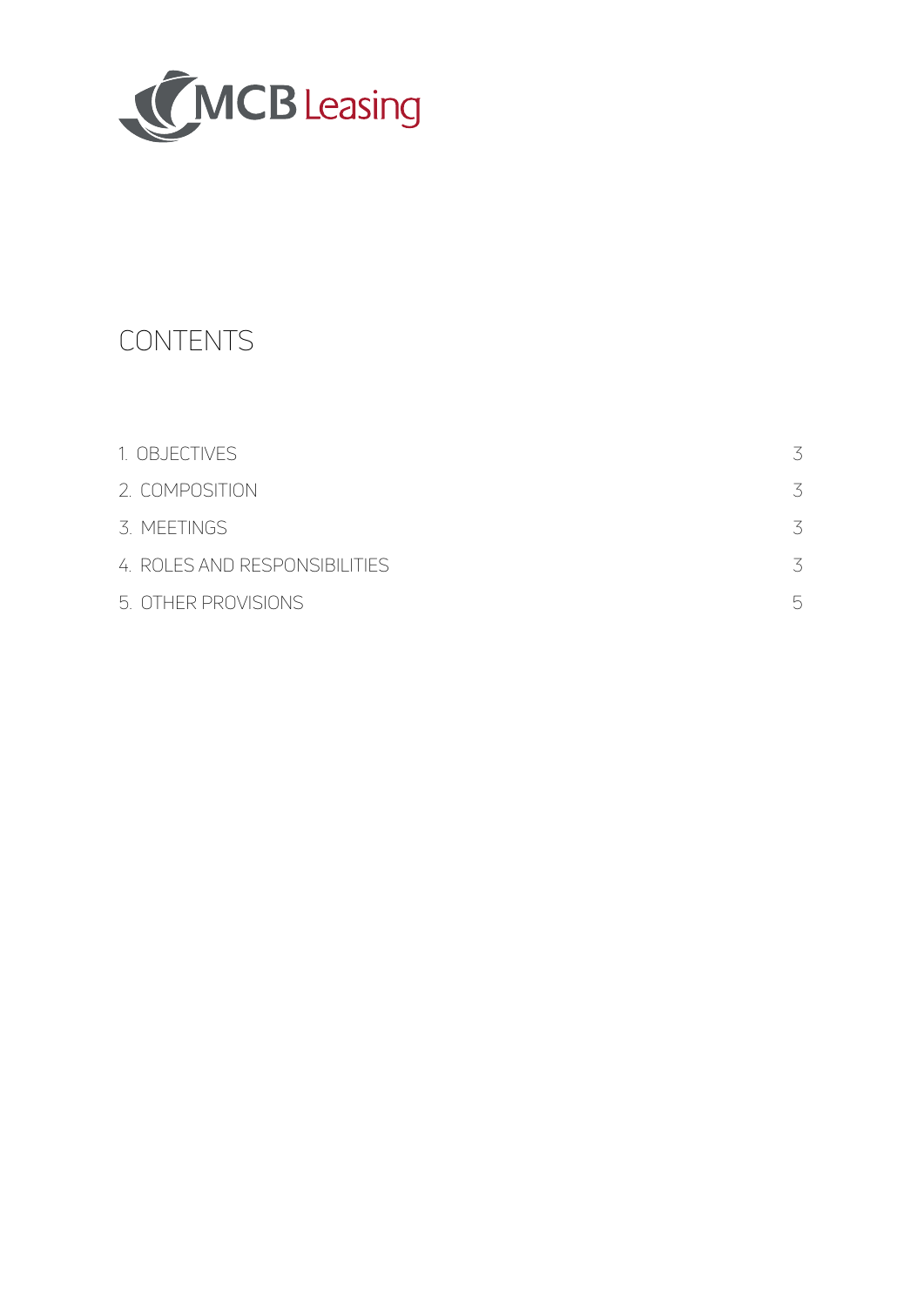# **1. OBJECTIVES**

The principal function of the Audit Committee (AC) is to oversee the financial reporting process to ensure the balance, integrity and transparency of the financial information published by the Company.

The principal focus of the AC in respect of its mandate will include regular reviews and monitoring of the following:

- Effectiveness of the Company's internal financial control and risk management systems.
- Effectiveness of the internal audit function, which has a direct reporting line with the AC.
- Independence of the external audit process and assessment of the external auditors' performance.
- Remuneration of external auditors and their supply of non-audit services.
- The Company's systems for monitoring compliance with laws and regulations relevant to financial reporting and with its internal code of business conduct.
- Specific issues where the AC considers that action or improvement is needed, making recommendations as to the steps to take.
- Adequacy of the annual financial statements to be submitted to the Board and to the Regulator.

This Charter is posted on the organisation's website.

# **2. COMPOSITION**

- 2.1 The Chairperson and members of the AC will be nominated by the Board.
- 2.2 The AC shall consist solely of independent directors. The chairperson of the Board should not be the chairperson of the AC.
- 2.3 The Committee shall consist of a minimum of 3 members. Each member of the AC must be financially aware and the Board should satisfy itself that the chairperson has relevant financial experience and expertise.

## **3. MEETINGS**

- 3.1 Meetings shall be held no less than four times a year. Annual financial statements of the Company must be reviewed by the AC before they are submitted to the Board for approval. Special meetings may be held at the discretion of the chairperson at the request of either internal or external auditors or any member of the AC as well as any member of the Board.
- 3.2 The quorum for the AC shall be 2 where the AC consists of 3 members and 3 where the AC consists of more than 3 members. In the absence of a quorum, the chairperson of the AC may appoint another independent director in replacement.
- 3.3 The Chairperson of the AC may in case of absence designate an alternate. In case of absence of the Chairperson and where no alternate has been designated, the Chairperson of the Board shall appoint an independent director to chair the meeting.
- 3.4 Internal and external auditors should be invited to make presentations to the AC, including inter alia, audit plans, findings and recommendations. The AC will meet both internal and external auditors separately at least once a year without the Company's management being present to discuss issues related to the Company's audit and any other matters of concern which either party may wish to raise.

# **4. ROLES AND RESPONSIBILITIES**

- 4.1 The roles and responsibilities of the AC is fixed by the Board and the scope of the authority is as follows:
	- Operating within the terms of its Charter.
	- Ensuring the attendance of the Company's officers at meetings, as required.
	- Having unrestricted access to the Company's management, employees and relevant information.
	- Ensuring that there is appropriate structure in place for identifying, monitoring and managing compliance risk as well as a reporting system to advise the AC and the Board of instances of non-compliance on a timely basis.
	- Ensuring procedures are established for dealing effectively with concerns of employees in respect of accounting, internal control and auditing matters.
	- Ensuring procedures are established for dealing effectively with complaints received in respect of accounting, internal controls and auditing matters.
	- Advising the Board on matters relative to the appointment, compensation and retention of external auditors and providing oversight to the work of external auditors.
	- Advising on terms of reference and compensation for all audit engagements and non-audit services provided by the external auditors.
	- Requiring investigation of specific financial transactions before Board approval where the AC and/or Management considers it necessary.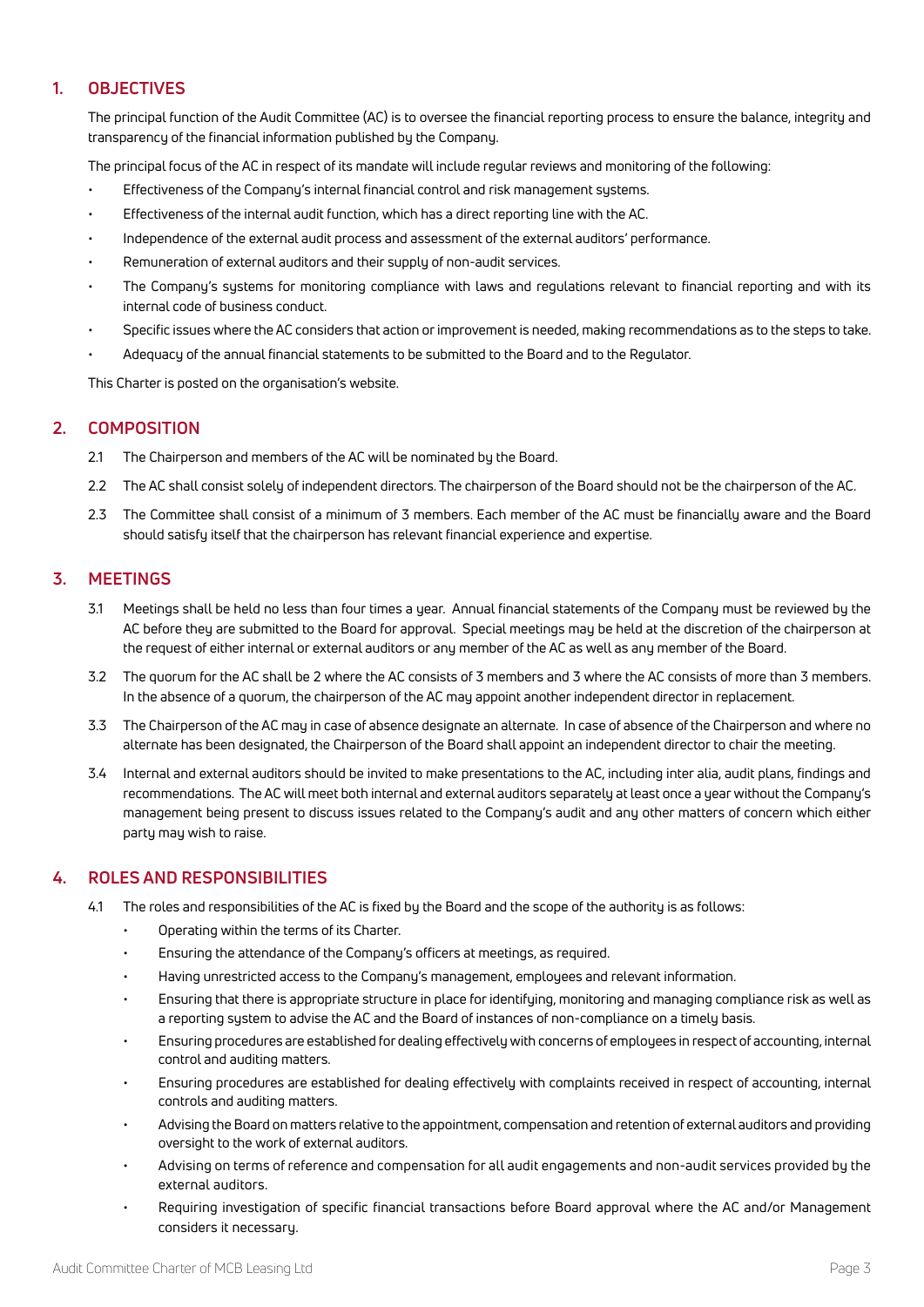- Executing any other cognate duties by delegation of the Board.
- Monitoring issues of concerns reported by employees under the Whistle Blowing procedures.
- 4.2 The roles and responsibilities of the AC in respect of the Company's internal controls, financial reporting, and compliance with laws and regulations as well as the working relationship of the AC with both external and internal auditors are defined below:

#### **4.2.1 Internal Control**

- Evaluate the overall effectiveness of the Company's internal control and risk management frameworks and ensure that recommendations made by internal and external auditors are being implemented by management.
- Evaluate whether management is communicating effectively the importance of internal control and risk management, thus promoting a "control culture" within the Company.
- Understand the internal control systems implemented by management for approval of transactions, recording and processing of financial data, preparation of financial statements, and compliance of financial statements with relevant standards, laws and regulations. Initiate investigation and action when weaknesses become apparent.
- Evaluate how management is held accountable for the maintenance of internal control within the Company.

#### **4.2.2 Financial reporting**

- Understand the areas of greatest financial risk and how these are being managed.
- Stay informed of significant accounting and regulatory pronouncements and their impact on the financial statements.
- When considering the annual accounts, review with management and external auditors the Company's financial statements, footnotes, key accounting policies and judgements; consider whether they are complete and consistent with the information known to the AC.
- Review results to ensure that published financial statements are balanced, transparent and consistent with International Accounting Standards and International Financial Reporting Standards.

#### **4.2.3 Compliance with laws and regulations**

- Review the effectiveness of the system for monitoring compliance with laws and regulations.
- Review the system for follow-up of fraud and non-compliance investigations and similar findings of any examinations by regulatory agencies.
- Ensure that all compliance matters related to the Company's business are adequately reflected in the preparation of the financial statements.

#### **4.2.4 Working with external auditors**

- Consider the external auditors' independence and any possible conflict of interest by obtaining from the auditors annual statements of their relationship with the company. The relationship includes non-audit services .
- Review and approve the external auditors' proposed audit scope and audit plan in the light of current circumstances and regulatory and other requirements. Propose specific actions as considered appropriate.
- Review the Company's policies for hiring external auditors for non-audit services.
- Discuss with external auditors the appropriateness of the Company's accounting policies as applied in financial reports and any accounting and auditing concerns identified in the course of the audit process.
- Discuss with external auditors the overall results of the audit, the quality of financial statements and any concerns raised by external auditors.
- Meet separately with external auditors to discuss any matters that the auditors or the AC may wish to discuss privately.
- Review annually the performance of the external auditors and make recommendations to the Board for reappointment or termination of existing appointment.

#### **4.2.5 Working with internal auditors**

- Review the effectiveness of the internal audit function, activities, resources and organisational structure and ensure that it has appropriate standing within the Company.
- Review the internal audit standards of work with external auditors.
- Review and approve the internal audit work plan on a regular basis to ensure that it addresses effectively key areas of risk, and that there is appropriate cooperation with external auditors. Meet separately with internal auditors to discuss any matters that either party considers should be discussed privately.